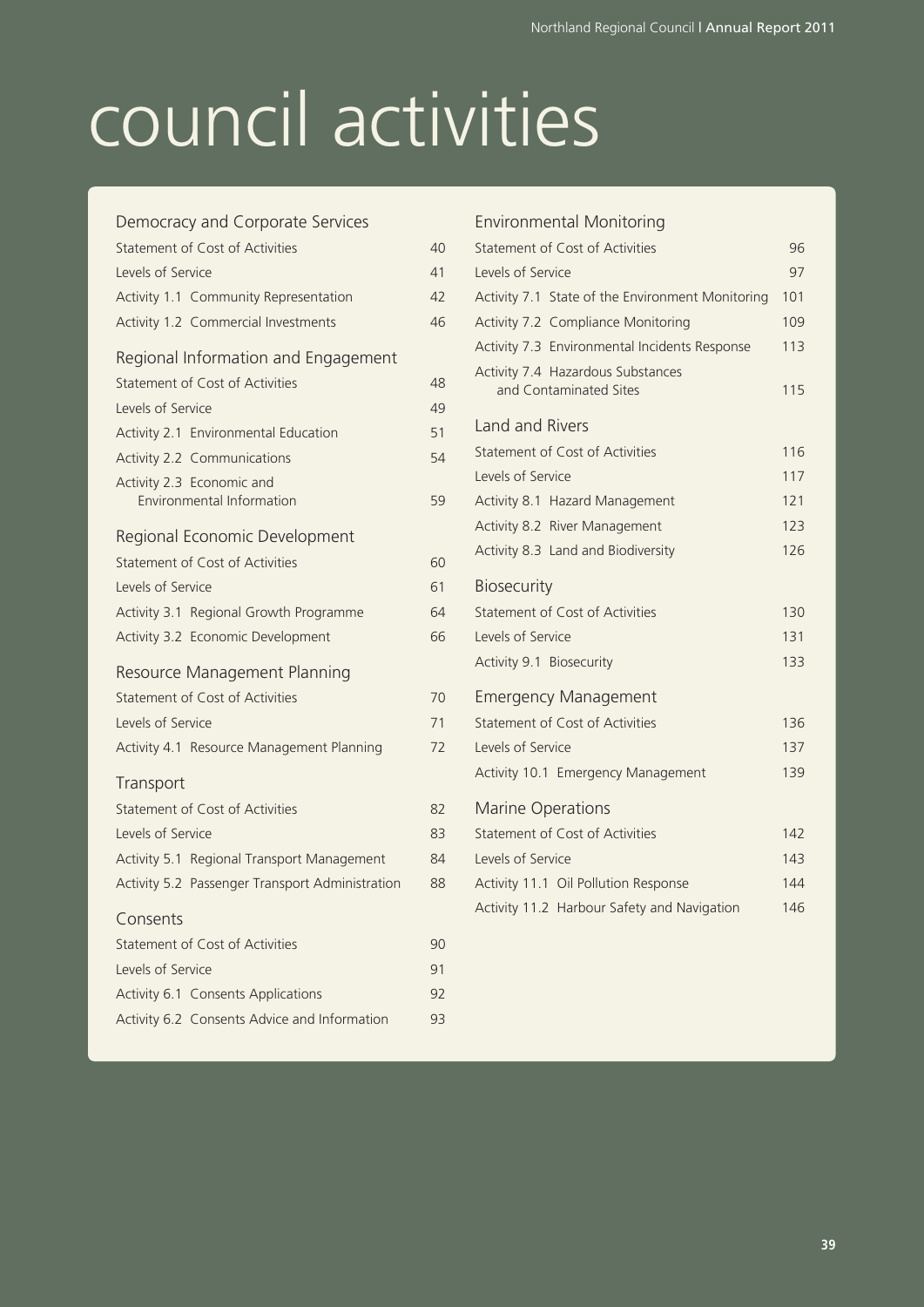## STATEMENT OF COST OF ACTIVITIES

# democracy and corporate services

#### For the year ended 30 June 2011

| Actual<br>30-Jun-10           |                                                |                | Actual<br>30-Jun-11           | <b>Annual Plan</b><br>30-Jun-11 |            |
|-------------------------------|------------------------------------------------|----------------|-------------------------------|---------------------------------|------------|
| <b>Cost of Services</b><br>\$ |                                                | <b>Note</b>    | <b>Cost of Services</b><br>\$ | <b>Cost of Services</b><br>\$   | Variance   |
|                               | <b>REVENUE</b>                                 |                |                               |                                 |            |
| 68,424                        | <b>User Charges</b>                            |                | 49,970                        | 25,825                          | 24,145     |
| 4,189,084                     | Other Revenue                                  | $\mathbf{1}$   | 3,322,648                     | 3,182,915                       | 139,733    |
| 3                             | Other Gains                                    |                |                               |                                 |            |
| 4,257,511                     | TOTAL OPERATING REVENUE                        |                | 3,372,618                     | 3,208,740                       | 163,878    |
|                               | <b>EXPENDITURE</b>                             |                |                               |                                 |            |
| 562,536                       | <b>Personnel Costs</b>                         | $\overline{2}$ | 638,039                       | 509,426                         | (128, 613) |
| 11,554                        | Depreciation                                   |                |                               | 5,443                           | 5,443      |
| 1,339,257                     | <b>Other Operating Expenses</b>                | 3              | 1,133,393                     | 1,044,344                       | (89, 049)  |
| 189,646                       | Support Costs internally allocated to Activity |                | 222,988                       | 206,281                         | (16, 707)  |
| 2,102,992                     | TOTAL OPERATING EXPENDITURE                    |                | 1,994,420                     | 1,765,494                       | (228, 926) |
| 11,554                        | Less Non-Cash Items                            |                |                               | 5,443                           | 5,443      |
| (2, 166, 072)                 | NET CASH COST/(SURPLUS) OF ACTIVITY            |                | (1,378,198)                   | (1,448,689)                     | (70, 491)  |
|                               | Funded by:                                     |                |                               |                                 |            |
| 498,949                       | Targeted Council Service Rate                  |                | 641,380                       | 642,688                         | 1,308      |
| 174,987                       | Investment Income                              |                | 514,603                       | 423,873                         | (90, 729)  |
| (2,840,008)                   | Transfer from/(to) Cash Reserves               |                | (2,534,180)                   | (2, 515, 250)                   | 18,930     |
| (2, 166, 072)                 | TOTAL OPERATING FUNDING                        |                | (1,378,198)                   | (1,448,689)                     | (70, 491)  |
| 92,845                        | <b>CAPITAL EXPENDITURE</b>                     |                | 4,027                         | 50,000                          | 45,973     |
|                               | Funded by:                                     |                |                               |                                 |            |
| 11,554                        | Targeted Council Service Rate                  |                |                               |                                 |            |
| 81,291                        | <b>Transfer from Cash Reserves</b>             |                | 4,027                         | 50,000                          | 45,973     |
| 92,845                        | TOTAL CAPITAL FUNDING                          |                | 4,027                         | 50,000                          | 45,973     |
|                               | TOTAL OPERATING EXPENDITURE BY ACTIVITY        |                |                               |                                 |            |
| 1,331,592                     | <b>Community Representation</b>                | $\overline{2}$ | 1,544,721                     | 1,380,682                       | (164, 038) |
| 771,400                       | <b>Commercial Investments</b>                  |                | 449,700                       | 384,812                         | (64, 888)  |
| 2,102,992                     | TOTAL DEMOCRACY AND CORPORATE SERVICES         |                | 1,994,420                     | 1,765,494                       | (228, 926) |

#### Variance compared to 2010-2011 Annual Plan:

Revenue

1. Other Revenue is greater than budget due to an unbudgeted \$133,000 of NZ Emissions Trading Scheme compensation units received in recognition of the deforestation restriction associated with the 291 hectares of pre-1990 forest at Mt Tiger.

Expenditure

2. Community Representation personnel costs are higher than budget due to the reorganisation of management staff between activities after the annual budgets were published and due to final payments made to staff leaving employment.

3. Other Operating expenditure is greater than budget due to the opportunity cost of interest expense cost relating to the acquisition agreement Council has with KiwiRail for securing the Marsden Point Rail Corridor designation and procuring the land.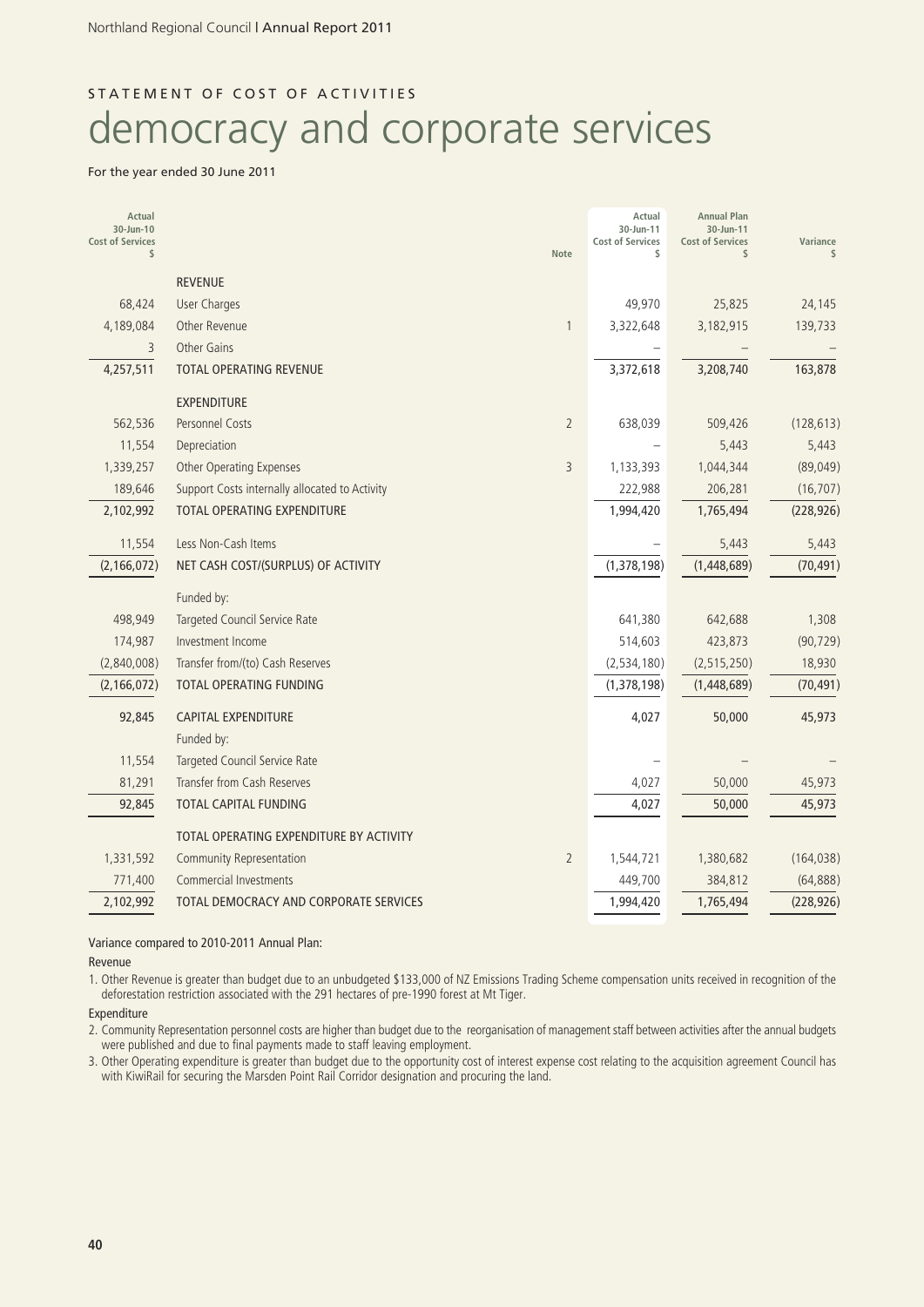# L E V E L S O F S E R V I C E democracy and corporate services

The Democracy and Corporate Services Group of Activities includes the activities:

- Community representation
- Commercial investments

#### Why we do these activities

#### Community representation

Community representation aims to give Northlanders opportunities to express their opinions and participate in decisions about our region.

The Northland region is represented by eight councillors elected from three constituencies in line with the district council boundaries. The role of the councillors is to provide good governance over the council's resources through local decision-making on behalf of its communities to promote community wellbeing in the present and for the future. Councillors act in the best interests of the region by being aware of the views of all of its communities and by taking account of the diversity amongst the region. Our communities are kept informed of the council's decisionmaking via public notices, media releases, council agendas and meetings and the council's website.

#### Commercial investments

The council's investment portfolio provides a substantial income contribution towards its operations (24 percent for the 2010-2011 financial year), in effect reducing the rating requirement from the regional ratepayers (refer to the redirection of investment income opposite). Most of the investments currently held by the regional council were transferred from the Northland Harbour Board in the 1989 local government reorganisation as endowment land.

The Northland Regional Council currently holds a commercial investment portfolio comprising commercial property, forestry, equity investments, term deposits bonds, and local government stocks. The council holds a majority shareholding (53.61%) in Northland Port Corporation (NZ) Limited, bond certificates issued by banking institutions and highly rated corporates, and local authority stock issued by the Manawatu District Council.

### Contribution to community outcomes

The Democracy and Corporate Services Group primarily contributes to the following community outcomes:

#### Northland's natural environment is sustainably managed by:

• Engaging a forestry consultant to provide expert assistance in strategic forestry planning, silviculture operations, harvesting, and replanting schedules, thereby ensuring the sustainability of the council's forestry holding.

#### Northland is prosperous by:

• Directing income generated from investments and forestry holdings (\$6 million) to council operations to minimise ratepayer financial contributions.

#### Northland has cohesive communities by:

- Collaborating with representatives of central government and community organisations to achieve regional community outcomes and develop greater understanding between different sectors of the community;
- Working in partnership with Mäori to increase capacity to contribute to the council's decision-making processes; and
- Co-ordinating regional council collaboration with the district councils through the triennial agreement.

#### Northland retains and enhances its regional identity by:

- Having transparent decision-making processes that are easily understood; and
- Understanding and representing the views of the region and working with others to promote the sustainable development of Northland.

#### What we did

The council has advocated for improving the community wellbeing of Northlanders through written submissions and face to face discussions over the past 12 months on the following issues:

- The region's district council annual plans to raise the awareness of regional projects worthy of district council contributions; to encourage working together for the benefit of Northlanders; to seek clarification on projects that would impact on resource consent conditions and to support initiatives within the district council plans that benefited the environment and overall community wellbeing;
- The new Auckland Council's Spatial Plan discussion document to seek greater acknowledgement of the regional interactions between Auckland and Northland, the potential for win-win outcomes, and to suggest that these interactions and opportunities should inform the Auckland Plan as it develops;
- Discussions with key stakeholders including central government, on securing the future of rail in Northland; and
- A wide variety of topics at the regular joint workshops with each of the district councils, meetings of the Mayoral Forum and the Iwi CEOs' Forum.

The council's commercial property return including the properties purchased along the proposed Marsden Point Rail Link (MPRL) was 6.6 percent. If the MPRL properties are excluded, the return was 6.9 percent. This compares favourably with the return to 30 June 2010 which was 6.18 percent and against the target of 4.9 percent.

#### Redirection of investment income

As part of the 2011-2012 annual planning process the council consulted in April 2011 on redirecting it's investment income away from subsidising rates for council services to building a reserve to fund community projects that will increase Northland's economic performance and improve the environmental, cultural and social wellbeing of Northlanders.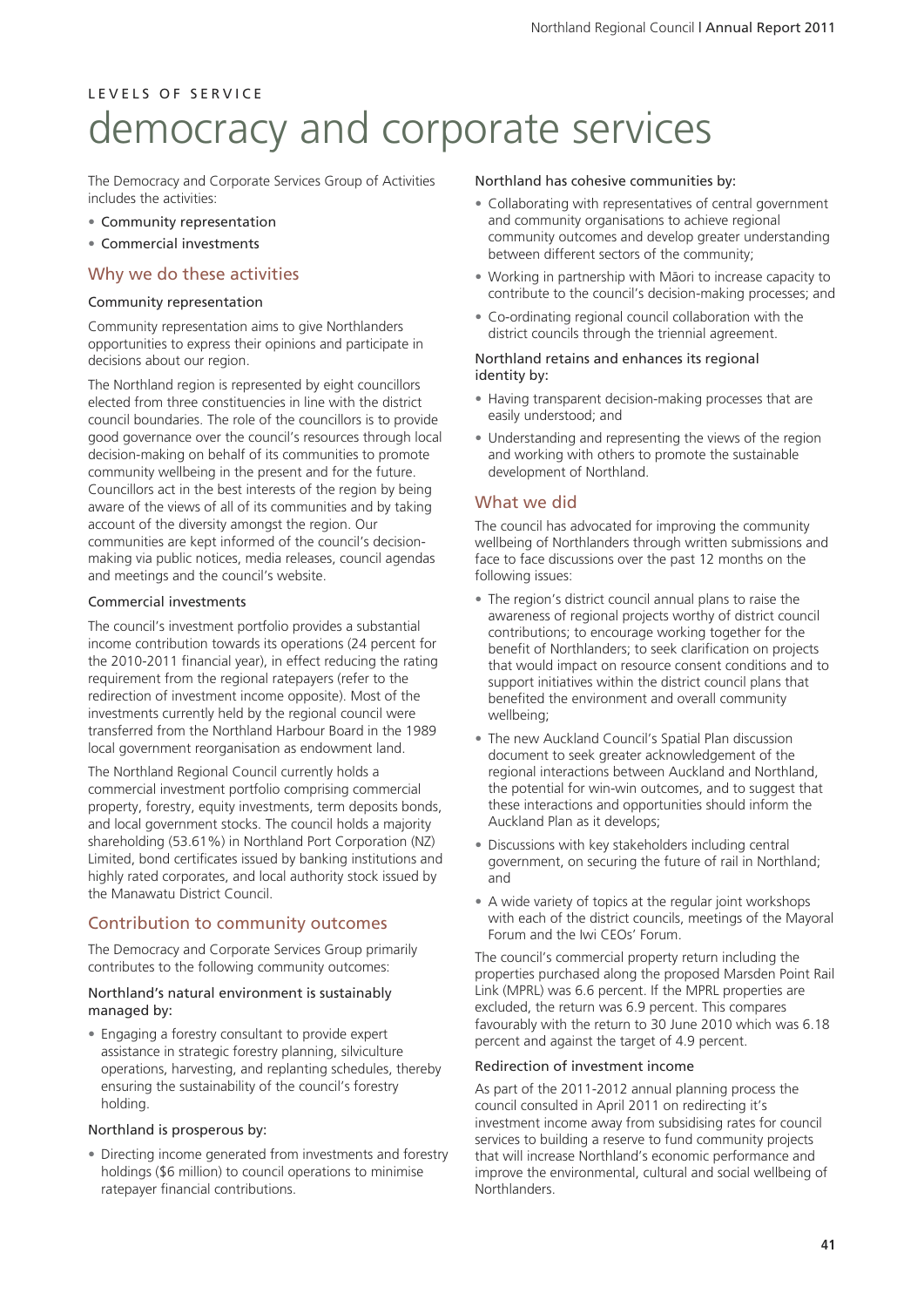#### L E V E L S O F S E R V I C E

# democracy and corporate services

This reserve will enable the council to fund projects, and leverage other funding, that will improve Northland's economic performance and lessen council's long-standing reliance on the investment income (much of it linked to our majority shareholding in the Northland Port Corporation) which has typically subsidised roughly one-third of the average rates bill.

There were submitters for and against the proposal. Affordability was a common thread in the opposing submissions received to the Draft Annual Plan and in accepting the proposal the council recognised that for many Northlanders, every new dollar they must find puts more stress on already stretched finances. However, when all the factors were considered, the council believed the time was long overdue to make some hard decisions and commit to the investment necessary to move forward as a region.

The council will redirect its investment income away from rates over a five year period which means the council's service rate will increase on average \$17.80 (including GST) annually for each of the next five years. The redirected investment income will form the Northland Regional Council Investment and Growth Reserve that will be used to fund projects that will improve Northland's economic performance. The reserve is projected to receive \$1.38 million in the first year of the transition.

#### Proposed Reorganisation of Local Government in Northland

In November 2010 independent commissioners, Sir Peter Trapski and Dr Don Brash, released their reports examining the Whängärei and Far North district councils' proposal to reorganise Northland's local government into unitary authorities. In the wake of these reports, which reached different conclusions, all Northland councils have agreed to actively seek ways to work more efficiently and effectively together to provide better services and value to the public.

#### Ninety Mile Beach/Te Whäroa Oneroa a Töhe

The council has continued to be involved in the settlement discussions for Ninety Mile Beach/ Te Whäroa Oneroa a Töhe. The government plans a pre-election announcement of the settlement result including a decision on the future management of Ninety Mile Beach.

#### Investment in Northland Port Corporation

The council has a 53.61% shareholding in Northland Port Corporation (NZ) Ltd which provides the council with a major revenue stream in the form of dividends. There is a risk that the company will not perform and as a result there is no, or reduced, dividend payments.

Full council meets with the board annually and the board's Chairman meets with the council CEO and Chairman on major issues as required, generally two or three times per annum. The council also has a councillor representative on the board to ensure the board and council strategic focus is aligned and to ensure council is kept abreast of any important issues and matters.

Northland Port Corporation has achieved a surplus \$4.727 million (11.45 cents/share) for the year to 30 June 2011. This compares to a surplus of \$3.134 million (7.59 cents/share) for the previous year.

The port business has been resilient despite the challenging global market place. The main reason for the increase in the surplus was the improved trading result of associate company, Northport Ltd which had experienced above budget results consistently throughout the year caused mainly by buoyant log volumes.

A final dividend of 4 cents/share, fully imputed was declared in August and was paid on 23 September 2011, bringing total ordinary dividends declared in respect of the year to 6.5 cents/share, up from 5.5 cents/share last year.

The company's asset revaluation reserve showed a reduction of \$8.3 million reflecting a general reduction in land values in the Marsden point area. The asset revaluation reserve currently stands at \$80.3 million. The requirements under IFRS accounting standards to revalue land holdings annually will continue to cause companies like Northland Port Corporation to sustain yearly changes to its accounted asset base. Such changes are only actually realised if the land is sold.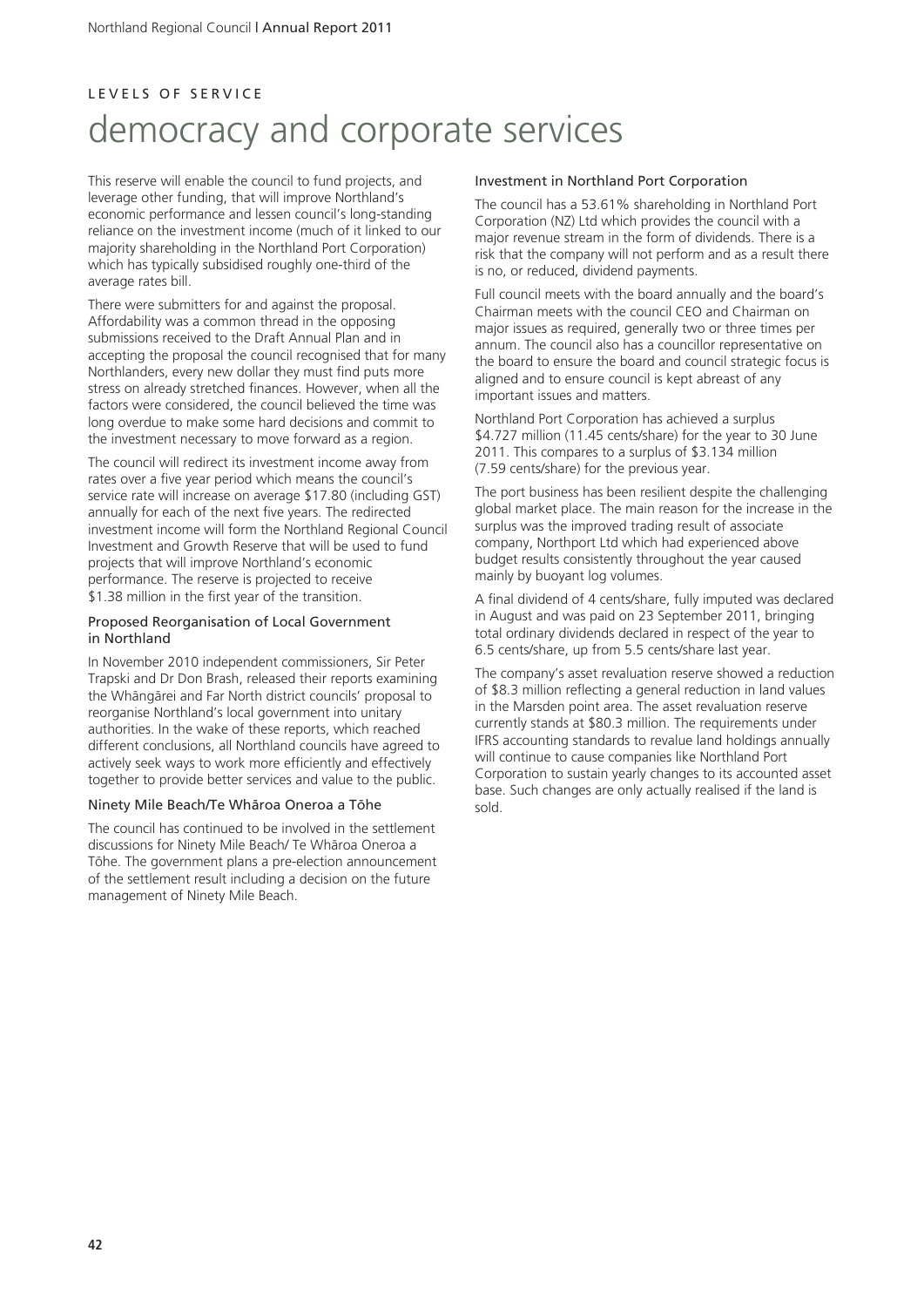### Activity 1.1 Community Representation

Objective: To ensure community representation through elected councillors and to facilitate long-term planning through the creation of the Northland Community Plan, including the identification and monitoring of community outcomes.

#### 2010-2012 Performance Measures and Targets

| 1.1.1 Provide democratic local decision-making and action on behalf of the community.                                                                                                                                                                                                      |                                                                                                                                                                                                                                                                                                                                                                                                                                                                                                                                                                                                                                                                                                                                                                                                                                 |  |  |
|--------------------------------------------------------------------------------------------------------------------------------------------------------------------------------------------------------------------------------------------------------------------------------------------|---------------------------------------------------------------------------------------------------------------------------------------------------------------------------------------------------------------------------------------------------------------------------------------------------------------------------------------------------------------------------------------------------------------------------------------------------------------------------------------------------------------------------------------------------------------------------------------------------------------------------------------------------------------------------------------------------------------------------------------------------------------------------------------------------------------------------------|--|--|
| Performance Measures and Targets                                                                                                                                                                                                                                                           | Actual Service Performance to 30 June 2011                                                                                                                                                                                                                                                                                                                                                                                                                                                                                                                                                                                                                                                                                                                                                                                      |  |  |
| a. All council decisions made in an effective and<br>accountable manner.<br>· Zero council decisions overturned as a result of<br>judicial review annually.                                                                                                                                | Achieved (2010: Achieved).<br>No judicial reviews initiated in the period to 30 June 2011.                                                                                                                                                                                                                                                                                                                                                                                                                                                                                                                                                                                                                                                                                                                                      |  |  |
| b. Call for nominations and hold elections for the<br>2010-2013 triennium.<br>• Public notice of nominations by 30 July 2010 and<br>election held on 9 October 2010.                                                                                                                       | Achieved (2010: Achieved).<br>Advertisements appeared 20-22 July 2010.                                                                                                                                                                                                                                                                                                                                                                                                                                                                                                                                                                                                                                                                                                                                                          |  |  |
| c. Notify and conduct council and committee<br>meetings.<br>• Produce an annual schedule of meeting dates and<br>publicly notify meetings one month prior. All<br>meetings conducted in accordance with the<br>requirements of the Local Government Act (LGA)<br>2002 and Standing Orders. | Achieved (2010: Achieved).<br>The council adopted the 2011 meetings calendar at its<br>monthly meeting on 7 December 2010 and all the<br>scheduled meetings have been publicly notified one month<br>prior in the Northern Advocate, a regional newspaper.<br>All meetings were conducted in accordance with the<br>relevant legislative requirements.                                                                                                                                                                                                                                                                                                                                                                                                                                                                          |  |  |
| d. Respond to all official information requests.<br>• All information requests are replied to in accordance<br>with the Local Government Official Information and<br>Meetings Act 1987 and all Ombudsman<br>investigations uphold our information decisions.                               | Achieved (2010: Achieved).<br>All information requests have been replied to within 20<br>working days. No decisions have been overturned by<br>external investigations and there are no investigations in<br>progress.<br>The Office of the Auditor General's (OAG) report on the<br>Northland Events Centre was made public on 29 May<br>2011. The OAG report acknowledged the significant<br>achievement in building the centre within budget and<br>timeframes as a collaborative project between two<br>councils. The report made several suggestions regarding<br>Whāngārei District Council's decision-making which<br>included consulting more with the regional council before<br>changing the ongoing ownership and management<br>arrangements. The full report can be viewed on the OAG's<br>website: www.oag.govt.nz |  |  |
| e. Adopt and make public a Local Governance<br>Statement, Triennial Agreement, Council Code of<br>Conduct and Register of Committee and Staff<br>Delegations.<br>• All documents produced in accordance with the<br>requirements of the LGA 2002 following the 2010<br>election.           | Achieved (2010: Achieved).<br>Triennial Agreement provided to the Mayoral Forum<br>21 February, Local Governance Statement made publicly<br>available 1 April, amended Code of Conduct adopted at<br>council meeting 19 April. Delegations register up to date.                                                                                                                                                                                                                                                                                                                                                                                                                                                                                                                                                                 |  |  |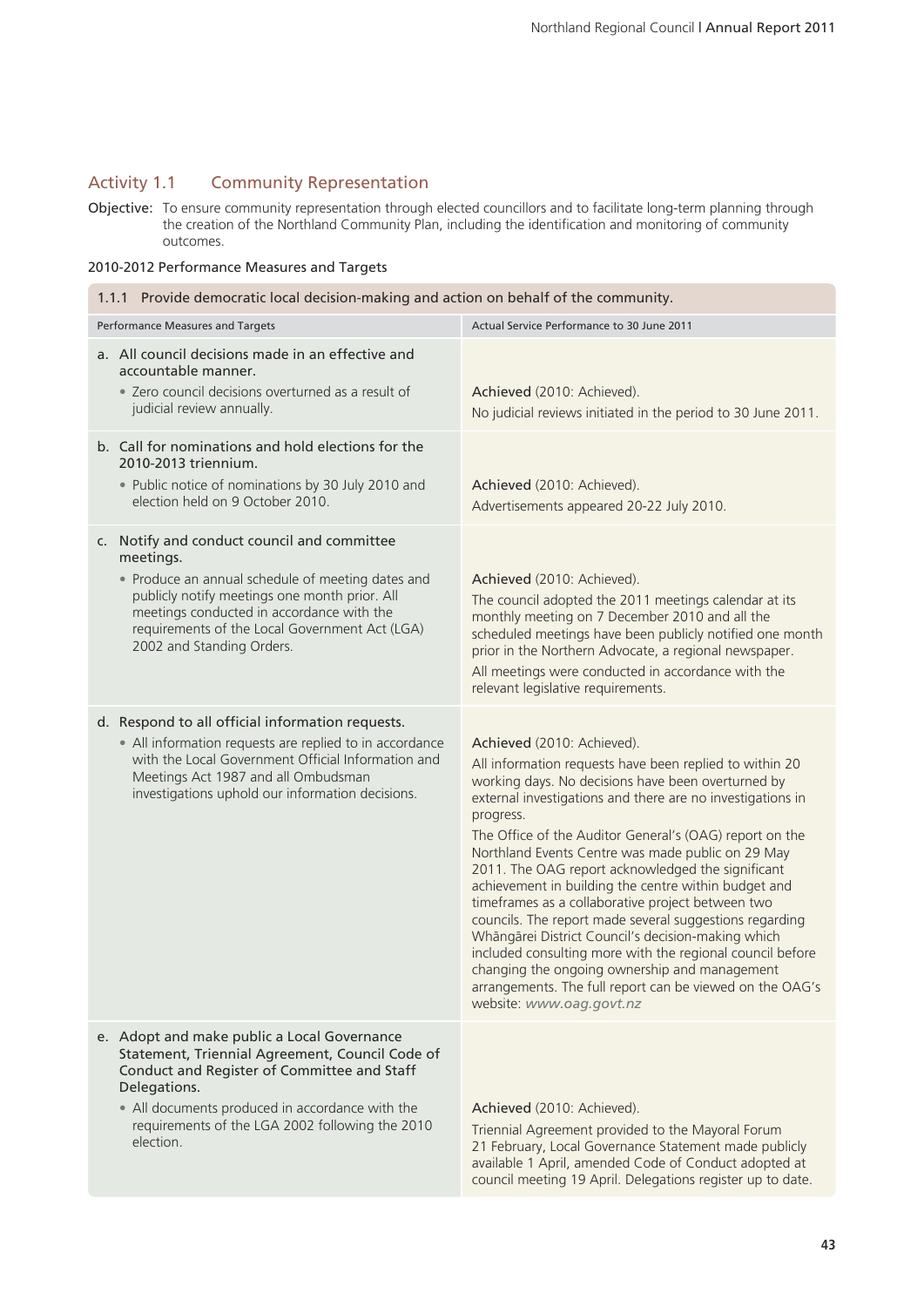# LEVELS OF SERVICE democracy and corporate services

# Activity 1.1 Community Representation continued

#### 1.1.1 Provide democratic local decision-making and action on behalf of the community.

| Performance Measures and Targets |                                                                                                                                                                                                                                                             | Actual Service Performance to 30 June 2011                                                                                                                                                                                                                                                                                                                                                                                                                                                                                                                                                                                                                                                       |
|----------------------------------|-------------------------------------------------------------------------------------------------------------------------------------------------------------------------------------------------------------------------------------------------------------|--------------------------------------------------------------------------------------------------------------------------------------------------------------------------------------------------------------------------------------------------------------------------------------------------------------------------------------------------------------------------------------------------------------------------------------------------------------------------------------------------------------------------------------------------------------------------------------------------------------------------------------------------------------------------------------------------|
| f.                               | Ensure Māori have the opportunity to participate<br>in council decision-making.<br>• CEO attends a minimum of two Iwi Chief Executives<br>Forums annually. Initiatives reported in CEO and<br>Chairman's reports annually.                                  | Achieved (2010: Achieved).<br>Ken Paterson attended the 8 February 2011 and 12 April<br>2011 forums. The forum focused on developing a regional<br>leadership approach for iwi and local government in<br>Northland. The drafted paper was being circulated to<br>individual organisations in May/June 2011 and would be<br>progressed further in 2011-2012. Progress on this initiative<br>was not formally reported to the council during the year.                                                                                                                                                                                                                                            |
|                                  | g. Facilitate a sustainable development approach to<br>all council practices and policies.<br>• Develop a framework by 31 December 2009 to<br>provide annual reports on sustainable council<br>practices and policy initiatives.<br>Report at 30 June 2011. | Achieved (2010: Achieved).<br>Framework developed in October 2009. Annual Report to<br>30 June 2010 and 30 June 2011 completed and references<br>sustainable practices and initiatives under these activities:<br>Environmental Education (promotion of sustainable<br>practices); Resource Management Planning (development<br>of new Regional Policy Statement for sustainable use of our<br>resources); Passenger Transport (sustainable services);<br>Consents and Monitoring (ensuring land use is sustainable<br>without detriment to environment); Hazard Management<br>(sustainable use of erosion/flood prone land) and<br>Biosecurity (sustainable programmes for pest<br>management). |

#### 1.1.2 Involve the community in the council's long-term planning.

| Performance Measures and Targets                                                                                                                                                                                           | Actual Service Performance to 30 June 2011                                                                                                                                                                                                                                                                                                                                                                                                                                                                                                                                                                                                                                                                                                                                                                            |
|----------------------------------------------------------------------------------------------------------------------------------------------------------------------------------------------------------------------------|-----------------------------------------------------------------------------------------------------------------------------------------------------------------------------------------------------------------------------------------------------------------------------------------------------------------------------------------------------------------------------------------------------------------------------------------------------------------------------------------------------------------------------------------------------------------------------------------------------------------------------------------------------------------------------------------------------------------------------------------------------------------------------------------------------------------------|
| a. Consult on and communicate the council's<br>strategic direction and long-term plans.<br>• Adopt the Northland Community Plan 2009-2019 by<br>1 July 2009, and Annual Plans in the intervening<br>years by 30 June 2011. | Achieved (2010: Achieved).<br>2009-2019 Northland Community Plan was adopted on<br>24 June 2009; 2010-2011 Annual Plan was adopted on<br>16 June 2010; 2011-2012 Annual Plan was adopted on<br>21 June 2011.<br>The consultation summary for all three documents was<br>delivered to every household in the region with newspaper<br>and radio advertising to promote the consultation and<br>issues raised by the council. The Long Term Plan received<br>612 submissions; the 2010-2011 Annual Plan received 522<br>submissions and the 2011-2012 Annual Plan received 220<br>submissions. Hearings for the 2011-2012 Annual Plan were<br>held in Dargaville, Kaeo and Whāngārei which were all<br>centres for proposed new river management rates or<br>schemes and attracted a high proportion of the submitters. |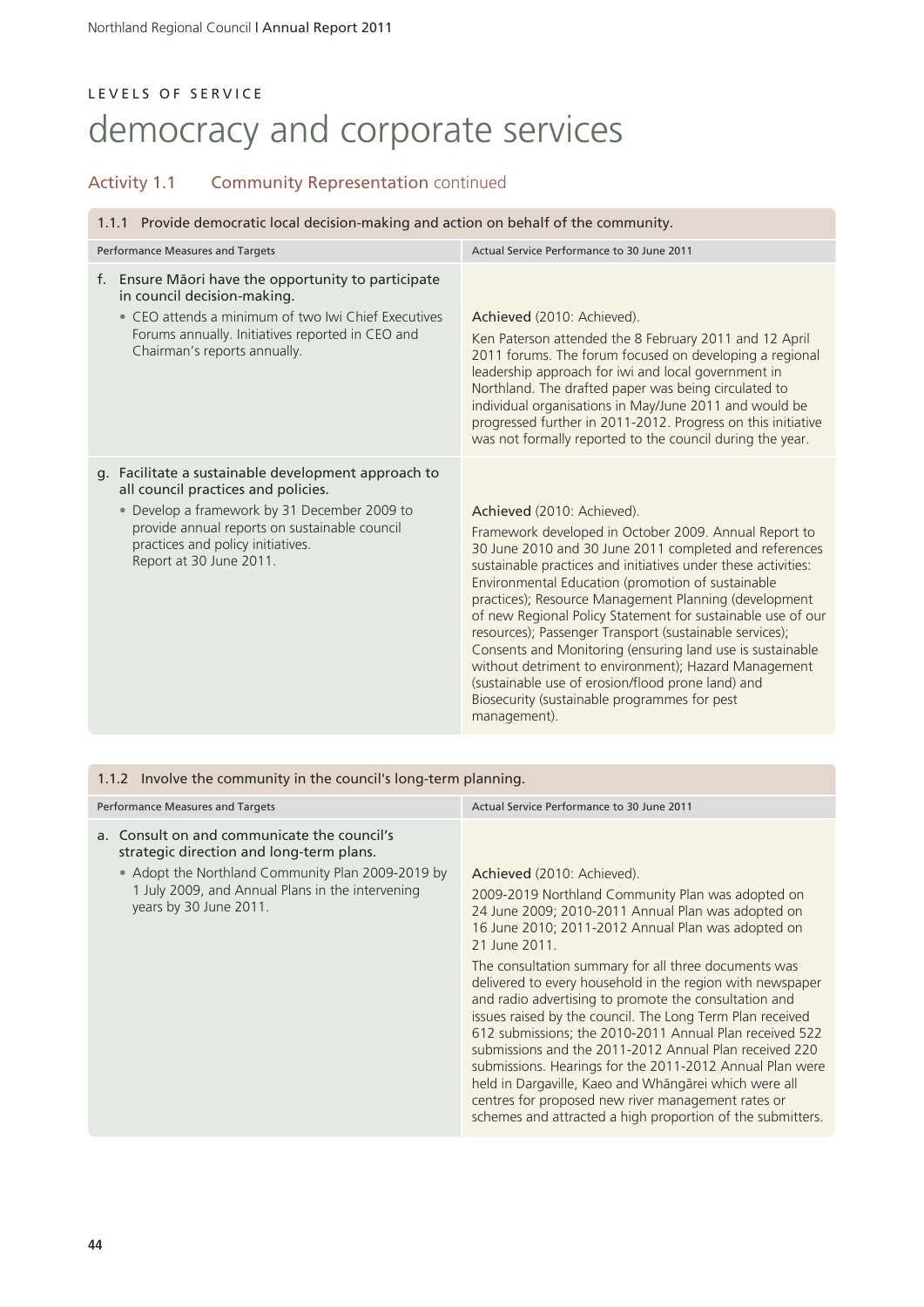# Activity 1.1 Community Representation continued

| 1.1.2 Involve the community in the council's long-term planning.                                                                                                                                                                                                                      |                                                                                                                                                                                                                                                                                                                                                                                                                  |  |  |
|---------------------------------------------------------------------------------------------------------------------------------------------------------------------------------------------------------------------------------------------------------------------------------------|------------------------------------------------------------------------------------------------------------------------------------------------------------------------------------------------------------------------------------------------------------------------------------------------------------------------------------------------------------------------------------------------------------------|--|--|
| Performance Measures and Targets                                                                                                                                                                                                                                                      | Actual Service Performance to 30 June 2011                                                                                                                                                                                                                                                                                                                                                                       |  |  |
| b. Collaborate with Northland communities and<br>organisations in regard to achieving regional<br>community outcomes.<br>• Update community outcomes by 1 December 2010.<br>Report on the community's progress in achieving<br>outcomes in the Northland Community Plan<br>2012-2022. | Not achieved (2010: Not applicable).<br>The council did not undertake any reporting on the<br>progress in achieving community outcomes during the<br>year. A progress report is being compiled by the<br>Northland Intersectoral Forum and will be available in<br>September 2011.                                                                                                                               |  |  |
| c. Collaborate with the three district councils to<br>advocate on behalf of all Northlanders.<br>• Attend a minimum of two Mayoral Forum meetings<br>annually.                                                                                                                        | Achieved (2010: Achieved).<br>Five Mayoral Forums have been attended by Northland<br>Regional Council representatives during 2010-2011. Mark<br>Farnsworth and Ken Paterson attended the Mayoral Forum<br>on 23 August 2010. Ken Paterson attended the Mayoral<br>Forum on 13 December 2010<br>Craig Brown and Ken Paterson attended the Mayoral<br>Forum on 21 February 2011, 18 April 2011 and<br>20 June 2011 |  |  |

### Significant positive and negative effects on wellbeing

The Community Representation activity may have the following impacts on wellbeing:

| Wellbeing     | Positive effects                                                                                                                           | Negative effects                                                                                                                         |
|---------------|--------------------------------------------------------------------------------------------------------------------------------------------|------------------------------------------------------------------------------------------------------------------------------------------|
| Social        | Community consultation provides public input<br>into the sustainable management of Northland<br>and the achievement of community outcomes. | People may feel their rights have been<br>diminished in order to provide for the wellbeing<br>of the wider public or future generations. |
| Economic      | Promoting effective stewardship of council<br>resources for the maximum benefit of the<br>region.                                          |                                                                                                                                          |
| Environmental | Community outcome monitoring provides data<br>on environmental trends resulting in more<br>informed decision-making.                       |                                                                                                                                          |
| Cultural      | Community consultation results in greater<br>understanding of cultural issues in the region.                                               |                                                                                                                                          |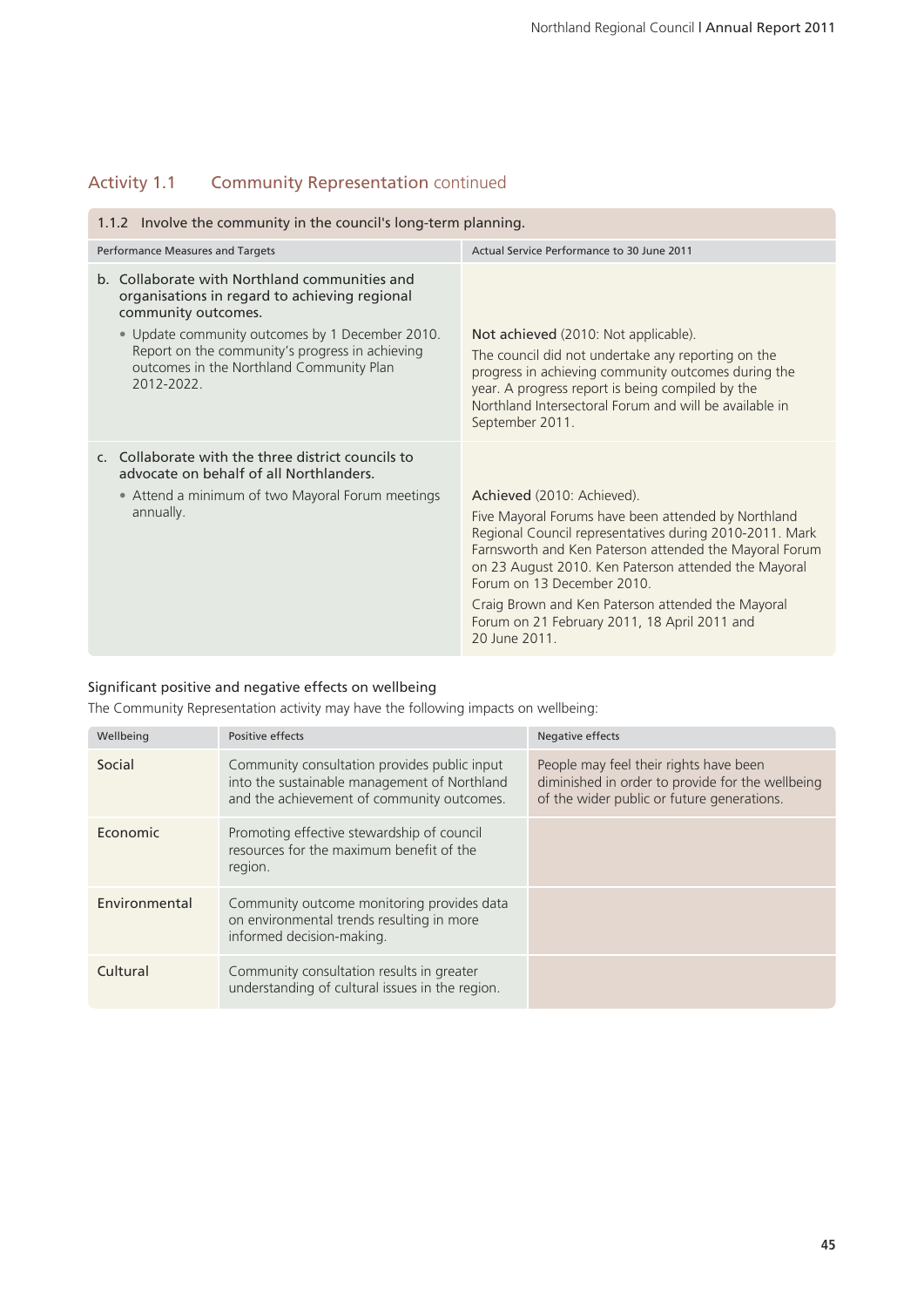### LEVELS OF SERVICE

# democracy and corporate services

### Activity 1.2 Commercial Investments

Objective: To effectively and efficiently manage the council's commercial investments to provide a maximum rate of return, (within the constraints of the relevant lease agreements), thus providing a reliable cash flow to reduce the burden on regional ratepayers.

#### 2010-2012 Performance Measures and Targets

| 1.2.1 Manage and maximise the return on commercial property with consideration to the requirements of the<br>council and the public.                                                                               |                                                                                                                                                                                                                                                                                                                                                                                                                                                                                                                                     |  |  |
|--------------------------------------------------------------------------------------------------------------------------------------------------------------------------------------------------------------------|-------------------------------------------------------------------------------------------------------------------------------------------------------------------------------------------------------------------------------------------------------------------------------------------------------------------------------------------------------------------------------------------------------------------------------------------------------------------------------------------------------------------------------------|--|--|
| Performance Measures and Targets<br>Actual Service Performance to 30 June 2011                                                                                                                                     |                                                                                                                                                                                                                                                                                                                                                                                                                                                                                                                                     |  |  |
| a. Maintain or increase the level of return from<br>investment properties.<br>• Achieve an annual return of at least 4.9% on the<br>total value of investment properties.                                          | Achieved (2010: Achieved).<br>The return, including the properties purchased along the<br>proposed Marsden Point Rail link (MPRL), is 6.6%. If the<br>MPRL properties are excluded, the return is 6.9%. This<br>compares favourably with the return to 30 June 2010<br>which was 6.18%.<br>Council's commercial properties are a low risk investment<br>primarily comprised of leasehold properties vested to<br>council following the 1989 restructure of councils. The<br>investment properties provide a sound financial return. |  |  |
| b. Manage the council's commercial property<br>portfolio in accordance with the Treasury<br>Management Policy.                                                                                                     | Achieved, there were no breaches of the policy<br>(2010: Achieved).                                                                                                                                                                                                                                                                                                                                                                                                                                                                 |  |  |
| c. Maintain cost-effective management of the<br>commercial property portfolio.<br>• Commercial Property administration costs are<br>retained at <7.5% of total commercial rental income<br>per annum.              | Achieved (2010: Achieved).<br>Administration costs to 30 June 2011 were 5.89%<br>$(2010:3.09\%).$                                                                                                                                                                                                                                                                                                                                                                                                                                   |  |  |
| d. Maintain the forestry holding to ensure maximum<br>net forestry returns on a sustainable basis.<br>• Performance against the Forest Management Plan<br>reported annually to the Audit and Finance<br>Committee. | Achieved (2010: Achieved).<br>The operational costs for the management of the forestry<br>holding were under budget by \$38,000 (budget of<br>\$200,933) due to a saving from deferring/cancelling a<br>portion of the pruning and fertilising programme.<br>Operations this year included the replanting of 27 hectares<br>and general maintenance. There was no harvesting<br>planned or carried out.                                                                                                                             |  |  |
| e. Develop strategic commercial investment<br>objectives, policies and direction as part of the<br>Regional Growth Programme.<br>• Report and review on achievement of objectives<br>annually.                     | Not achieved (2010: Not achieved).<br>Council agreed in May 2011 to the terms of reference for a<br>strategic review of council's property portfolio. This work<br>will continue into 2011-2012.                                                                                                                                                                                                                                                                                                                                    |  |  |